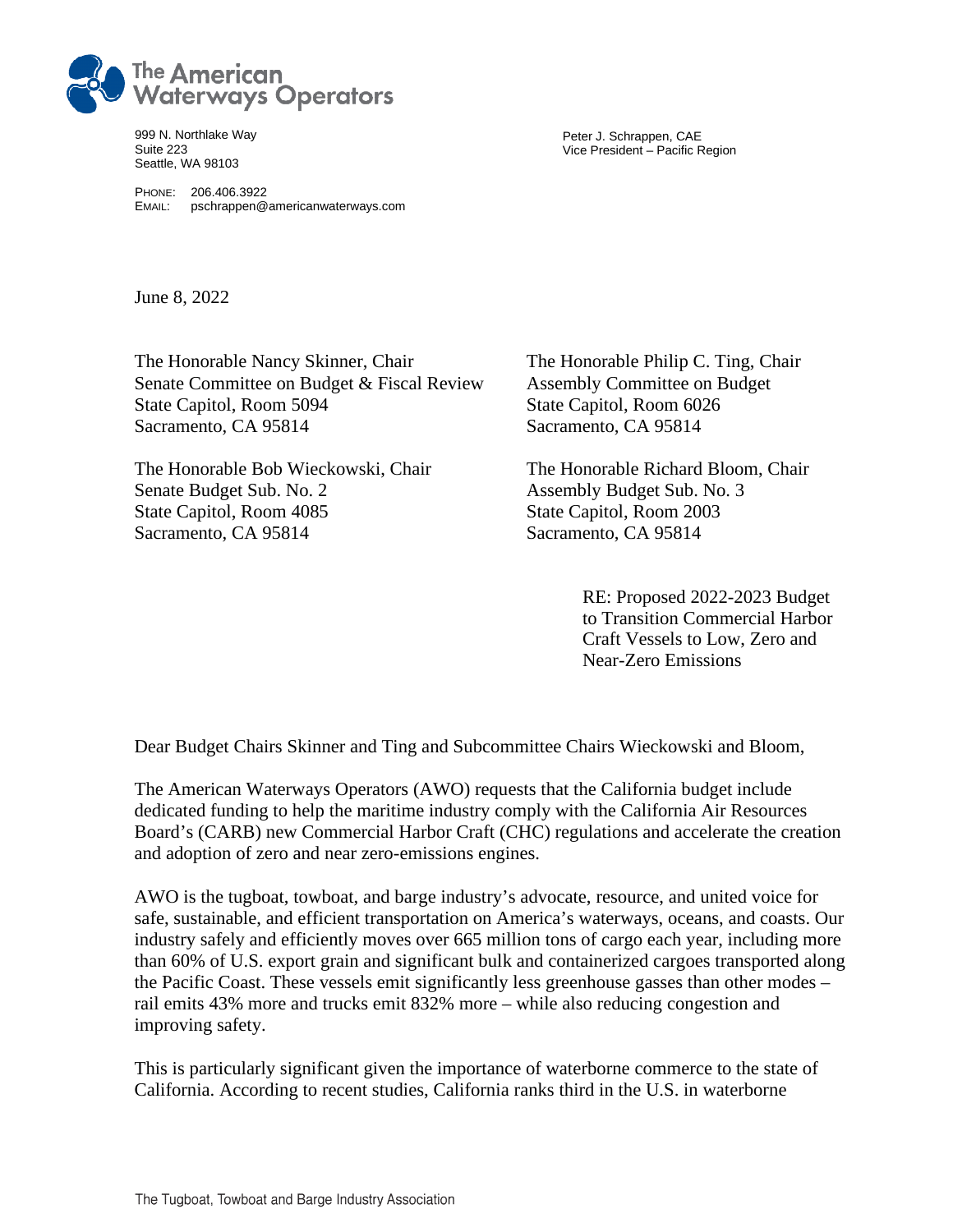commerce by tonnage and fourth in economic impact, driving more than \$12.2 billion in annual economic activity and supporting over 51,000 jobs. Seven AWO member companies are headquartered in California, and many more operate tugboats, tank barges, and deck barges in Regulated California Waters. The industry enables the movement of tens of millions of tons of freight on California waterways, ensuring the state's essential role in global trade and significantly decreasing congestion on the state's highways and railroads while also reducing air pollutants.

In March 2022, CARB approved new CHC regulations that will bring California, and the industry as a whole, one step closer to the goal of zero emissions goals by requiring vessels to upgrade to cleaner diesel technologies or choose alternative zero-emissions pathways. However, complying with these new regulations will require significant investment. Industry experts estimate that it will cost, at a minimum, \$1.3 billion to retrofit all tugboats, towboats, and barges that are regulated under the new CARB CHC rule. This is roughly \$3.7 to \$4.5 million per vessel<sup>1</sup>. However, retrofits may not be possible given certain vessel structures and the current state of technology. Construction of a new vessel can easily cost between \$16 and \$24 million<sup>2</sup>, putting small businesses or a business with multiple vessels to repower in an untenable position, unable to afford the investment. To ensure the industry is able to meet the technical requirements prescribed in this new rule, dedicated funding for the purpose of helping operators retrofit, repower, or purchase new vessels will be required. AWO requests that \$260 million be appropriated annually from Fiscal Year (FY) 2023 until FY 2028 for the purpose of assisting with the transition to 100 percent compliance with the 2022 CARB CHC rule.

The tugboat, towboat, and barge industry has a proven track record of adopting the cleanest technology as it becomes available. Foss Maritime introduced the first two hybrid tugboats to California in 2009 and 2011 and had carbon canister filtration systems installed on its bunker barge fleet to reduce hydrocarbon emissions during loading operations. These improvements were made well ahead of any regulatory requirement. Crowley Maritime is also planning to introduce the first zero-emission capable ship assist and escort tug later this year. In order for such innovations to be implemented at scale, additional investment is needed. AWO supports the requests made in the attached Pacific Environment coalition letter as initial funding for zero and near zero-emissions technology and their recommendation to double what was proposed in the Governor's budget to \$400 million to invest in demonstration and pilot projects in transportation sectors, such as maritime, aviation, rail, and other off-road applications. AWO also supports the coalition's request that \$200 million from the emerging technology fund be dedicated to advancing zero-emission technology for the maritime sector. Building out a dedicated funding program for zero-emission marine vessels would advance state regulations, CARB's Ocean-Going Vessels at Berth Regulation and Commercial Harbor Craft (CHC) Rule.

In addition to the above appropriations, AWO would also like to state its support for AB 2358: Alternative vehicle and vessel technologies: funding programs: commercial harbor craft. This

<sup>&</sup>lt;sup>1</sup> A full breakdown of these numbers is attached.

<sup>2</sup> This is based on 2019 costs. The cost of steel has risen 200 percent since then, so the number is likely an underestimation.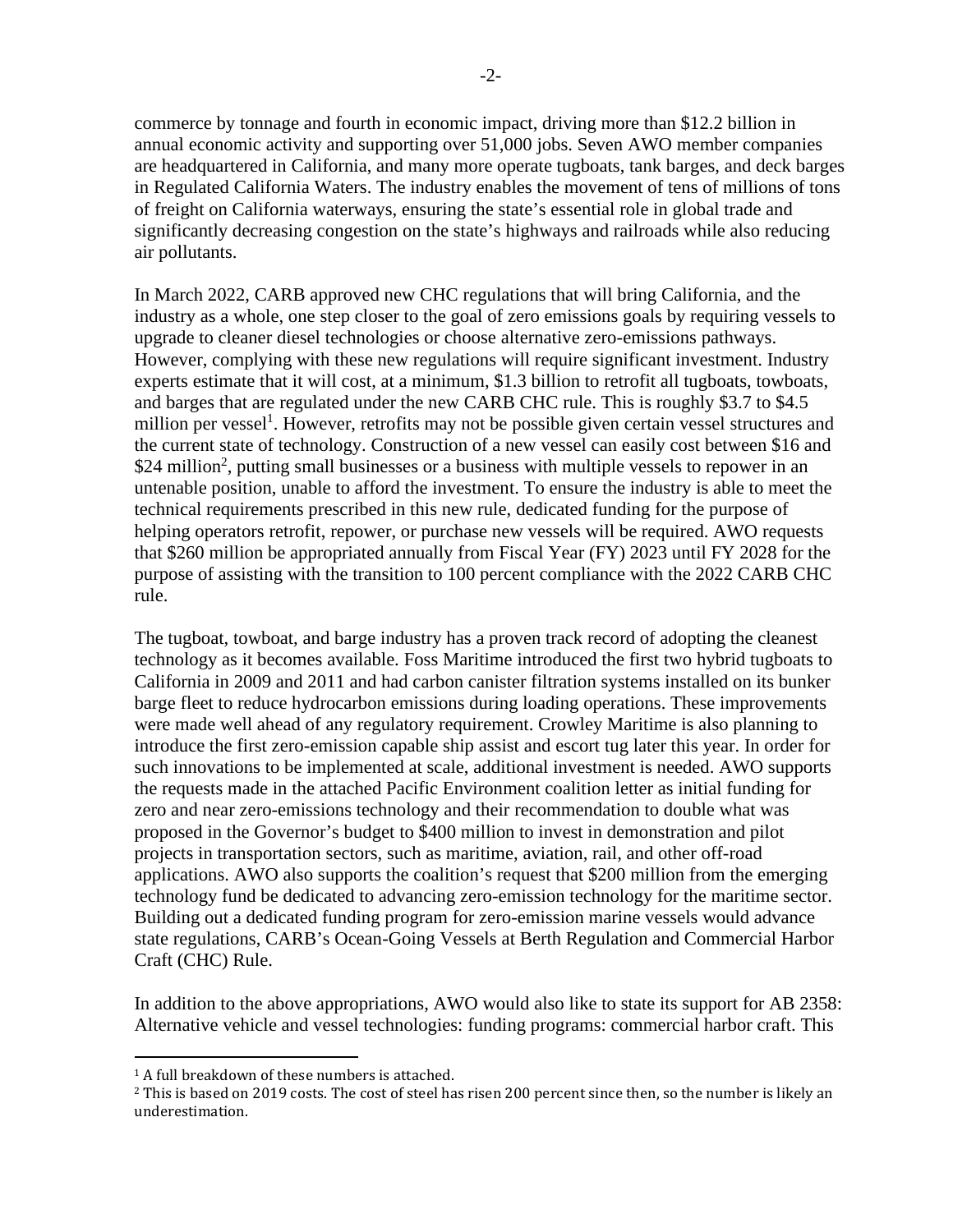bill would amend the California Clean Truck, Bus, and Off-Road Vehicle and Equipment Technology program to include commercial harbor craft as an eligible funding entity. The current program provides funding for development, demonstration, pre-commercial pilot, and early commercial implementation projects for zero and near-zero emission trucks, buses, and off-road vehicles and equipment. Supporting this bill will not only help vessel owners and operators meet state requirements but will also drive the innovation of zero and near-zero emissions marine engines.

As California looks toward post-pandemic recovery and the opportunity for a zero-emissions future, the tugboat, towboat and barge industry is eager to work with the state to reach these goals and continue to be a leader in sustainable freight transportation.

Sincerely,

Peter Schrappen, CAE Vice President – Pacific Region

Cc:

Assembly Member Vince Fong, Vice Chair of Assembly Committee of Budget Senator Jim Nielsen, Vice Chair of Senate Committee on Budget and Fiscal Review California State Assembly Committee on Budge California Senate Budget and Fiscal Review Committee